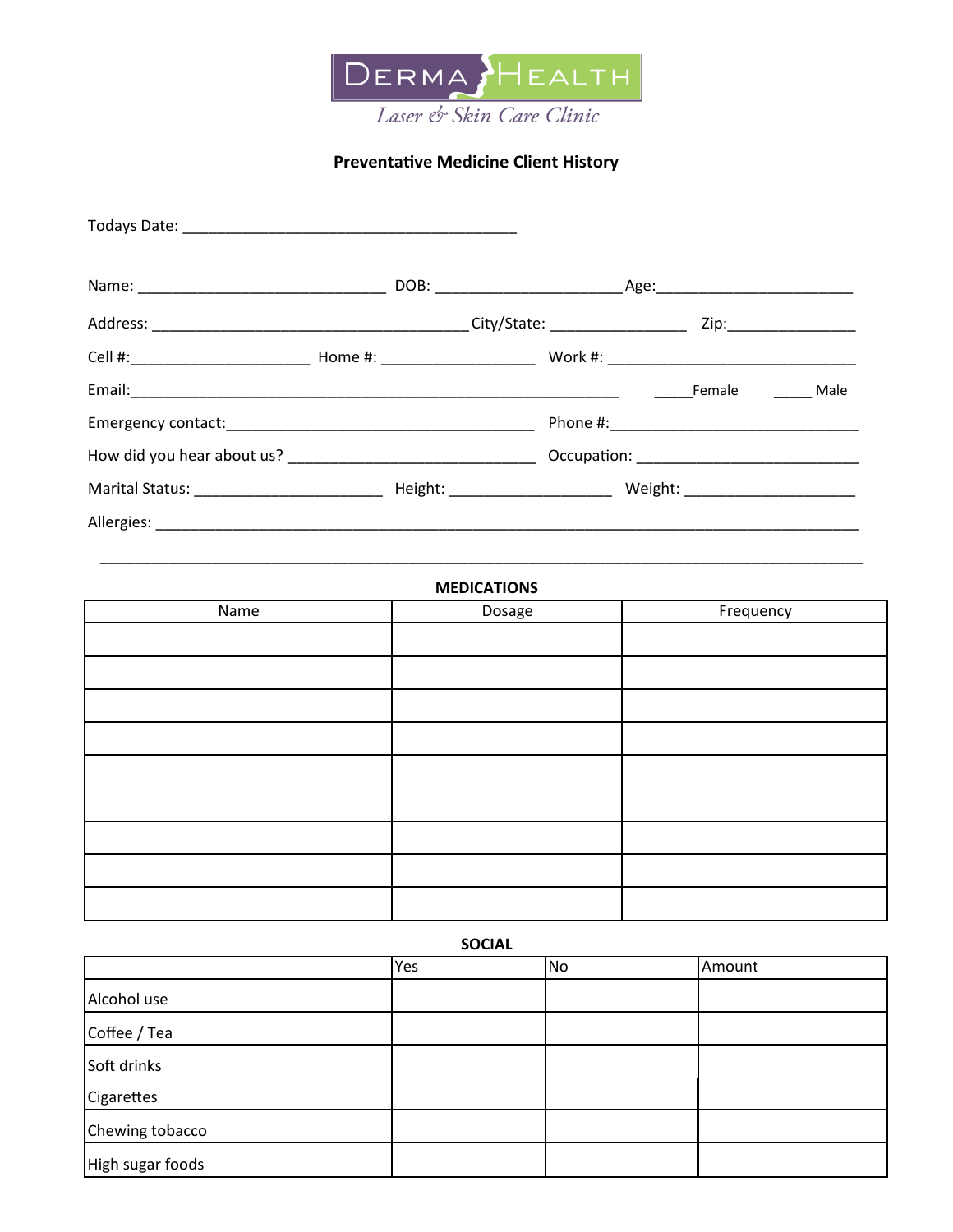| ×<br>۰, |  |
|---------|--|
|---------|--|

L

| Condition            | Self | Family | Clarification |
|----------------------|------|--------|---------------|
| Arthritis            |      |        |               |
| Asthma               |      |        |               |
| Cancer: Breast       |      |        |               |
| Cancer: Cervical     |      |        |               |
| Cancer: Ovarian      |      |        |               |
| Cancer: Prostate     |      |        |               |
| Cancer: Uterine      |      |        |               |
| Cancer: Other        |      |        |               |
| Clotting disorder    |      |        |               |
| Colitis              |      |        |               |
| <b>Diabetes</b>      |      |        |               |
| Fibromyalgia         |      |        |               |
| Gall Bladder Disease |      |        |               |
| Headaches            |      |        |               |
| <b>Heart Disease</b> |      |        |               |
| High Blood Pressure  |      |        |               |
| HIV / Aids           |      |        |               |
| Kidney Disease       |      |        |               |
| <b>Kidney Stones</b> |      |        |               |
| Liver Disease        |      |        |               |
| Mental Disorder      |      |        |               |
| Osteoporosis         |      |        |               |
| Seizures             |      |        |               |
| Stroke               |      |        |               |
| Thyroid Disorder     |      |        |               |
| Varicose Veins       |      |        |               |

Surgeries: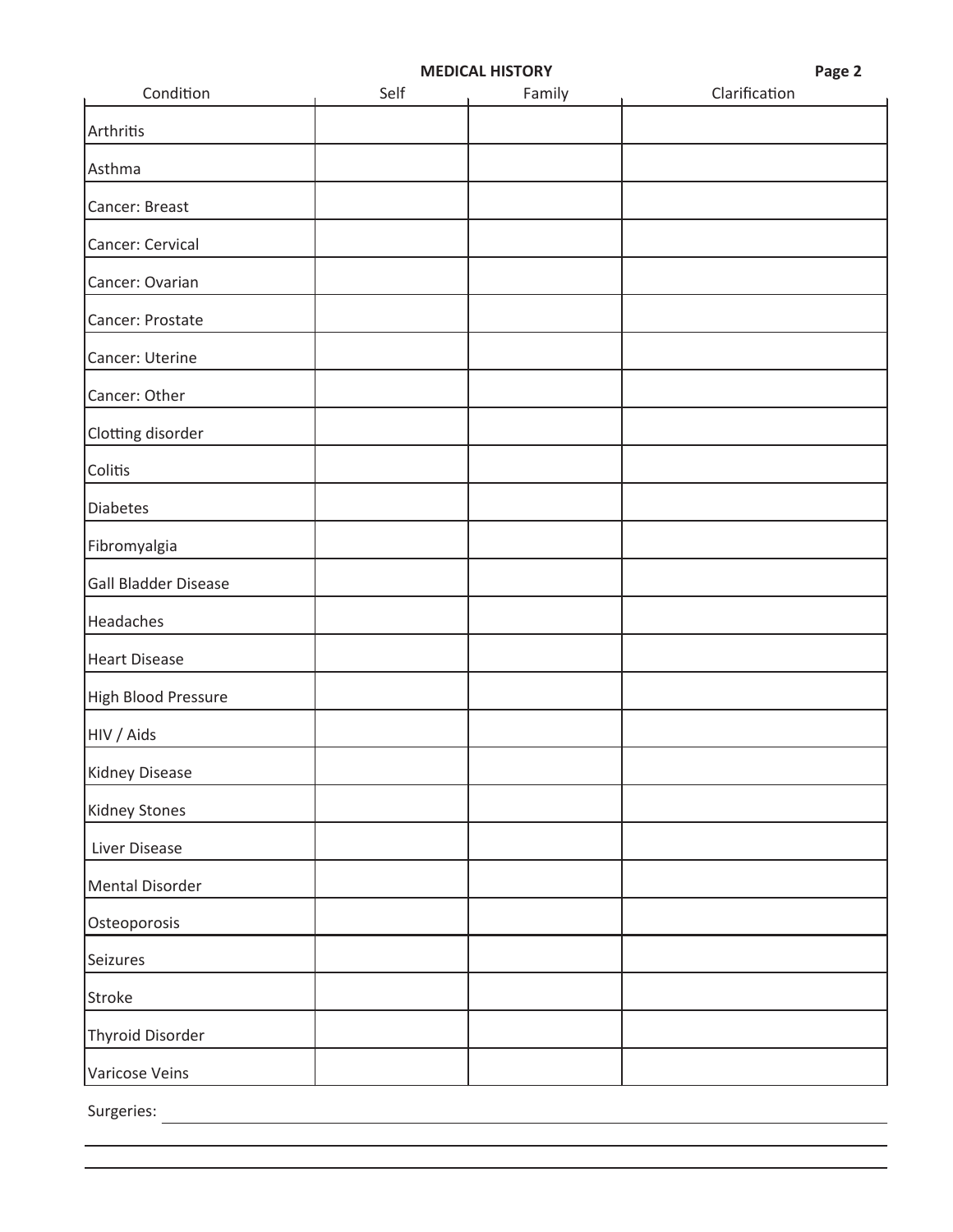HORMONE AND VITAMIN SUPPLEMENTATION TAKEN

**Check if appicable** 

|         | Supplement        | Daily Dose | Supplement          | Daily Dose |
|---------|-------------------|------------|---------------------|------------|
|         | Calcium           |            | Chromium            |            |
|         | CoQ10             |            | <b>DHEA</b>         |            |
|         | Digestive Enzyme  |            | Estradiol           |            |
|         | Estrace           |            | Estriol             |            |
|         | <b>Folic Acid</b> |            | Growth Hormone      |            |
|         | Iron              |            | Magnesium           |            |
|         | Melatonin         |            | <b>NCA</b>          |            |
|         | Pregnenolone      |            | Premarin            |            |
|         | Probiotic         |            | Progesterone        |            |
|         | Provera           |            | Selenium            |            |
|         | Testosterone      |            | Thyroid             |            |
|         | Vitamin A         |            | Vitamin B3 / Niacin |            |
|         | Vitamin E         |            | Zinc                |            |
| OTHERS: |                   |            |                     |            |
|         |                   |            |                     |            |
|         |                   |            |                     |            |
|         |                   |            |                     |            |
|         |                   |            |                     |            |

## **REVIEW OF SYSTEMS**

| <b>Head</b>               | <b>Check if applicable</b> |  |  |
|---------------------------|----------------------------|--|--|
| Headaches Frequency       | <b>Blurred vision</b>      |  |  |
| Cloudy vision             | Far or Near sighted        |  |  |
| <b>Hair</b>               |                            |  |  |
| Hair loss                 | Dry hair                   |  |  |
| Clumps of hair coming out | <b>Balding</b>             |  |  |
| Cardiovascular            |                            |  |  |
| Water retention           | Exercise intolerance       |  |  |
| Difficult breathing       | Chest pain while walking   |  |  |
| Heaviness in legs         | Calf muscle cramp often    |  |  |
| Heart pounds easily       | Palpitations               |  |  |
| High blood pressure       | Low blood pressure         |  |  |

Page 3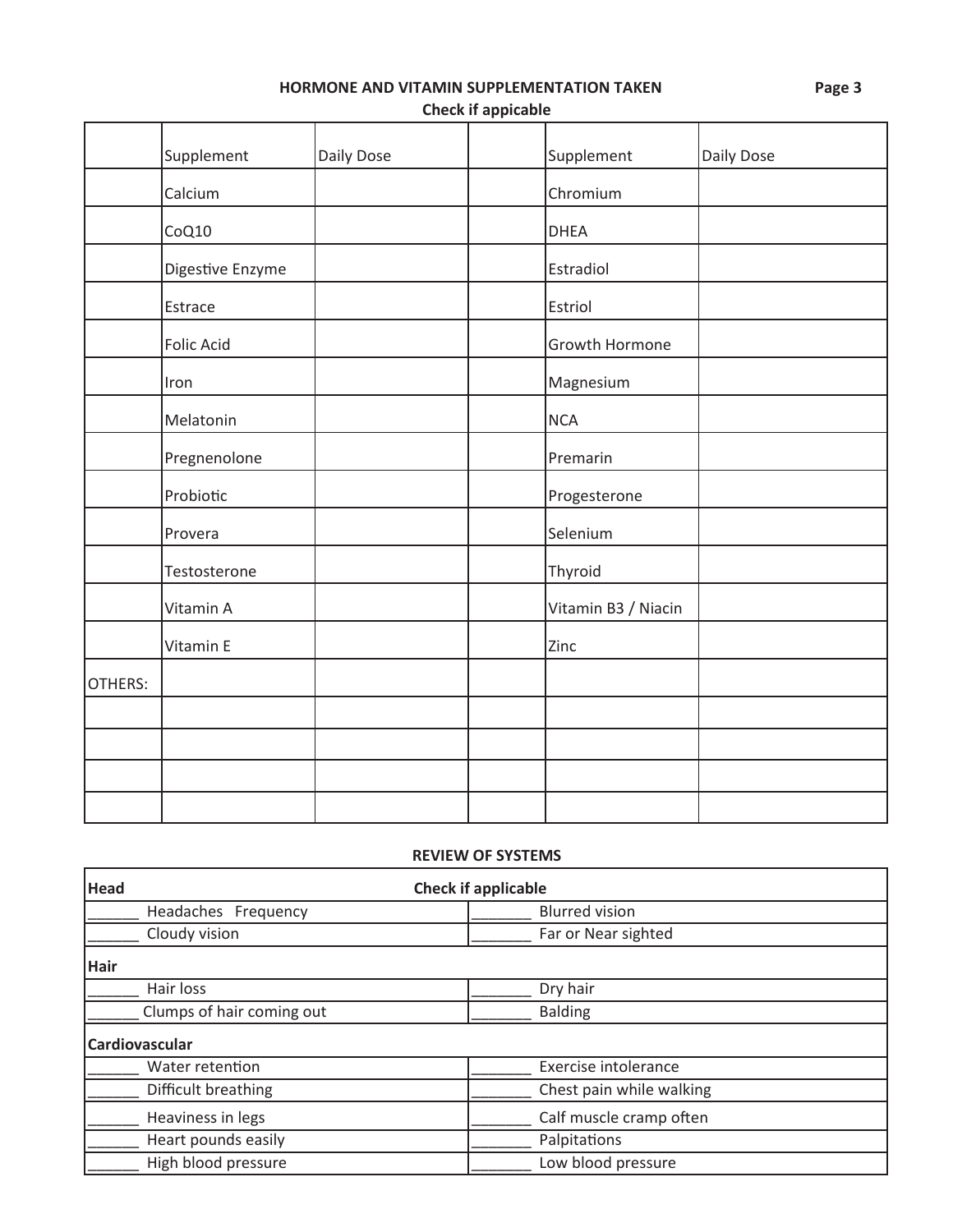| <b>Respiratory</b>                           | <b>Check if applicable</b><br>Page 4     |
|----------------------------------------------|------------------------------------------|
| Shortness of breath                          | Chronic lung congestion                  |
| Wheezes                                      | Cough                                    |
| Acute lung congestion                        |                                          |
| Gastrointestinal                             |                                          |
| Constipation                                 | Diarrhea                                 |
| Heart burn                                   | Abdominal pain                           |
| Certain foods cause ill feeling after eating | Blood in stool                           |
| Stomach pain                                 | Hernia                                   |
| <b>Urinary</b>                               |                                          |
| Frequent urination                           | Burning with urination                   |
| Incontinent issues                           | <b>Dribbling</b>                         |
| Musculoskeletal                              |                                          |
| Change in muscle mass                        | Joint pain                               |
| Limitation in motion                         | Red / inflamed joints                    |
| Dermatological                               |                                          |
| Dry skin                                     | Oily skin                                |
| Acne                                         | Flaky skin                               |
| Cystic acne                                  |                                          |
| <b>Metabolic</b>                             |                                          |
| Difficulty gaining weight                    | Difficulty losing weight                 |
| Sensitivity to cold                          | Wake up craving sweets                   |
| Fatigue                                      | Feel faint                               |
| Night sweats                                 | Increased thirst                         |
| Craves sweets<br>Craves sweets               | Weight loss more than 10 lbs in 6 months |
| Weight gain more than 10 lbs. in 6 months    |                                          |
| Psychological                                |                                          |
| Rapid mood swings<br>Rapid mood swing        | Moodiness / change in mood               |
| Depression                                   | Lack of self-esteem                      |
| Anxiety                                      | Difficulty concentrating                 |
| Short attention span<br>Short attention s    | Forgetfulness                            |
| <b>Sleep</b>                                 |                                          |
| Difficulty going to sleep                    | Difficulty staying asleep                |
| Wake up frequently                           | Hours of sleep per night                 |